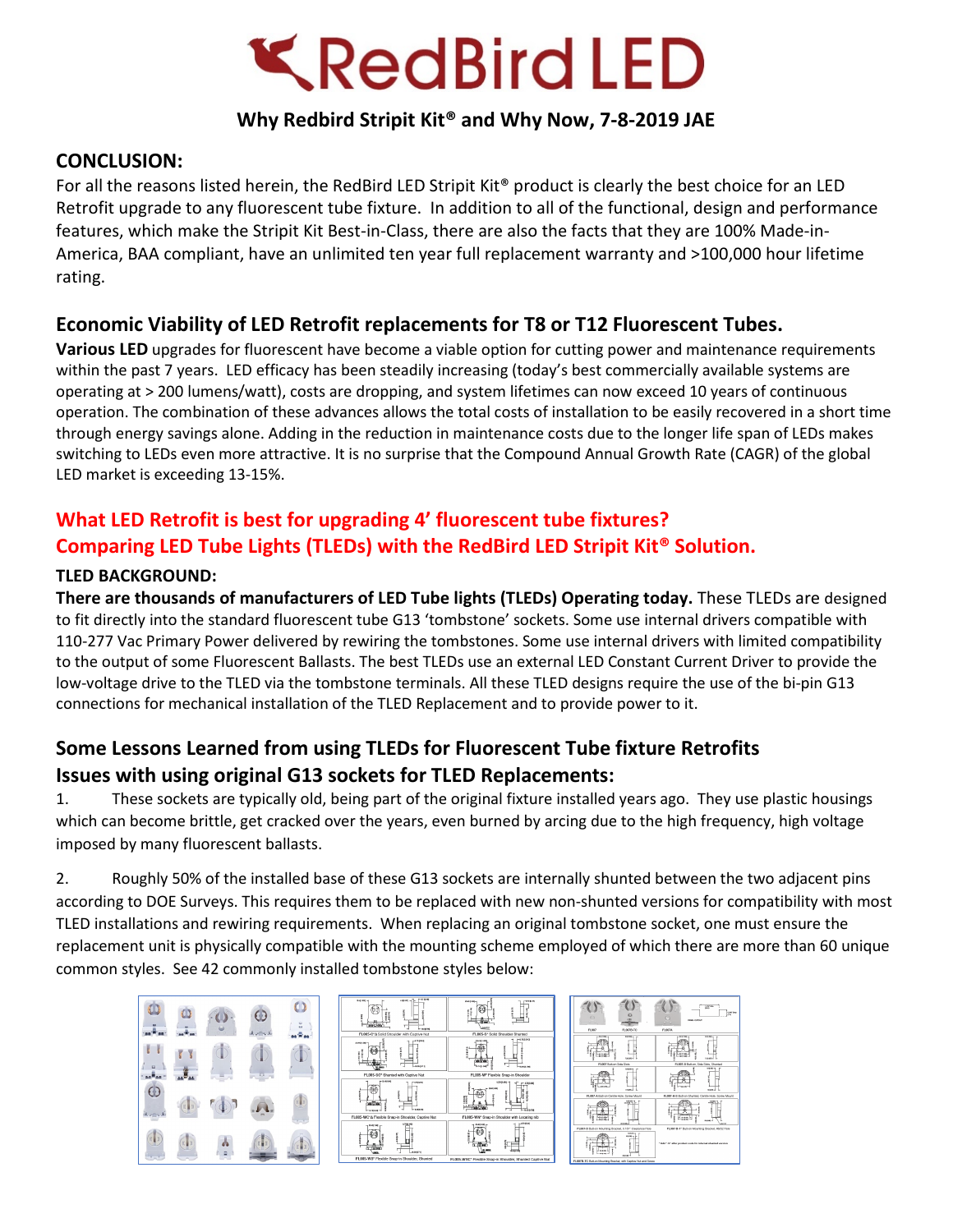3. Using the installed tombstone sockets dictates the physical location in which the TLED replacement is positioned in the fixture. Not only is this non-optimal for the LED emission patterns and from a final fixture lighting distribution perspective, it also makes de-lamping a 3 or 4 tube fixture awkward, asymmetrical and aesthetically unappealing.

4. The position of the sockets relative to the back surface of the fixture forces the LED replacements to be installed closer to the front aperture than would be the optimal location for light distribution with the luminaire as shown in the figures below:





**Emission pattern of LED TLEDs in a typical drop-in troffer Directional output pattern leaves 50% of the fixture Dark, giving a 'Cave-Like' Appearance**

5. The time required to rewire and frequently replace the sockets adds to the installation labor. On a single job, the installer can't know until they open up a fixture what type of sockets are installed and if they need to be replaced. Difficulty in locating the correct G13 replacement sockets can delay progress.

6. Employing the original G13 sockets to provide drive power to a TLED is operating them in a voltage and current range outside of their original design specifications.

#### **A History of Huge Global Recalls on TLEDs from Top Lighting Companies:**

These products have been the subject to some of the biggest global recalls in Lighting by several of the biggest manufacturers in the world. Collectively, Cree, Osram-Sylvania and General Electric, have recalled millions of these TLEDs within the past five years. Cited reasons included danger of electrical shocks, bursting into flames and dropping out of the fixtures. See links below for some of these recalls.

<https://www.cpsc.gov/Recalls/2018/ge-lighting-recalls-led-tube-lamps-due-to-shock-and-electrocution-hazards-sold>

<https://www.cree.com/t8-recall-2016>

<https://luxreview.com/article/2018/06/ge-recalls-led-tubes-over-electrocution-fears>

<http://lightedmag.com/osram-sylvania-recalls-t8-led-tubes-due-to-fire-hazard/>

[https://www.ledsmagazine.com/smart-lighting-iot/smart-cities/article/16697111/philips-recalls-99000-led-lamps-for](https://www.ledsmagazine.com/smart-lighting-iot/smart-cities/article/16697111/philips-recalls-99000-led-lamps-for-shock-hazard)[shock-hazard](https://www.ledsmagazine.com/smart-lighting-iot/smart-cities/article/16697111/philips-recalls-99000-led-lamps-for-shock-hazard)

[https://www.ledinside.com/news/2015/9/led\\_t8\\_tubes\\_tops\\_north\\_america\\_recall\\_lists\\_in\\_2015](https://www.ledinside.com/news/2015/9/led_t8_tubes_tops_north_america_recall_lists_in_2015)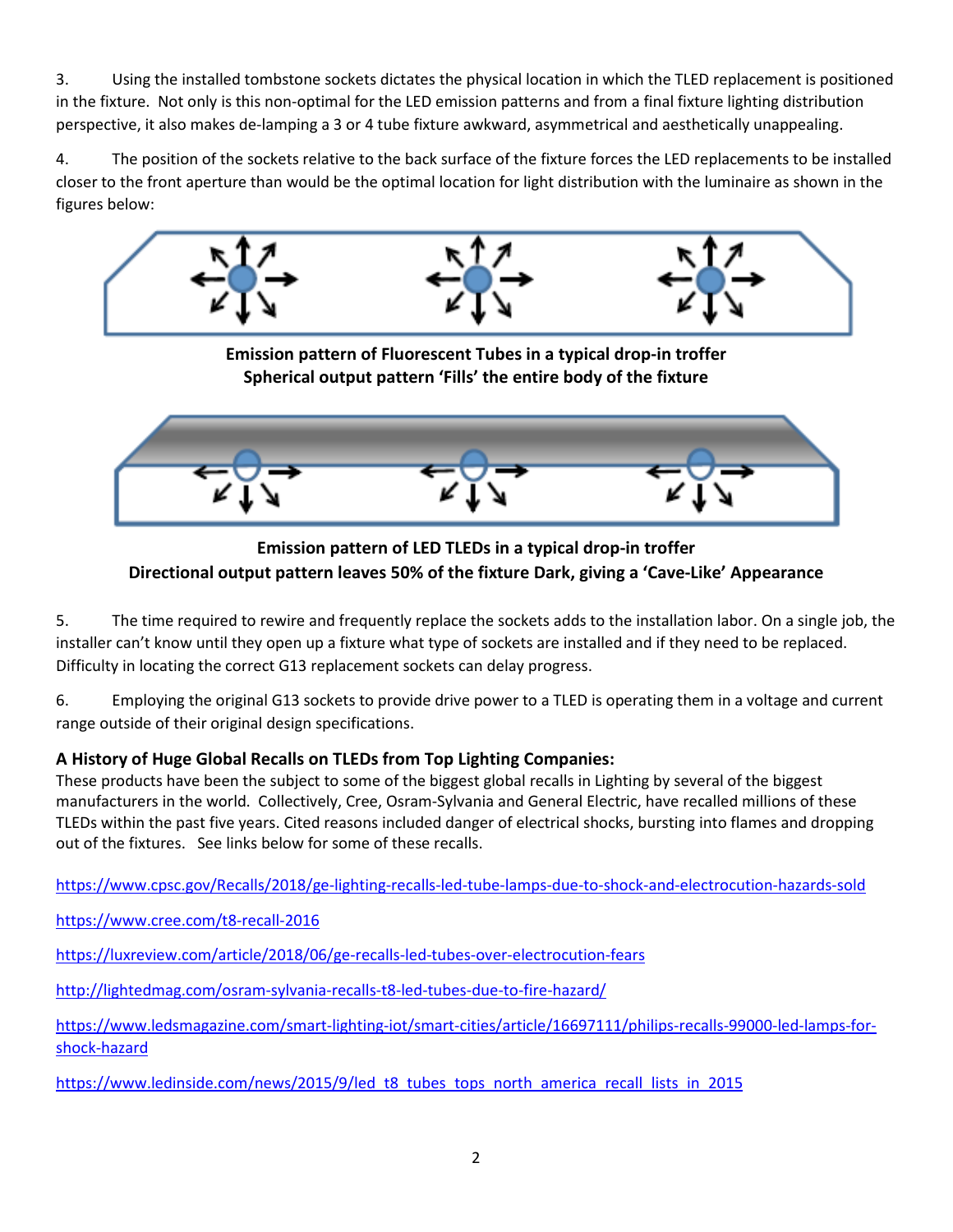# **So, Why Not Just Replace all Old Fluorescent Fixtures with a completely New LED Fixture instead of using an LED Retrofit?**

For many fluorescent luminaires installed in commercial/industrial spaces, some argue that the choice of what type of LED upgrade should be applied is viewed solely as the tradeoff between installing a completely new LED fixture or replacing the old fluorescent components with an LED retrofit. Clearly, it's true that a new LED fixture is going to be more efficient than the fluorescent fixtures they would be replacing. However, there are solid financial, functional, performance and environmental reasons to consider the retrofit approach as detailed below:

The installed cost of a good quality LED Troffer replacement will be higher than the best retrofit options. When shipping, installation labor, building permit requirements and disposal cost are all factored in, it costs roughly twice as much to execute a complete fixture replacement with a new LED fixture.

- a. Typical disposal is done by dumping the old hardware in a landfill, a non-sustainable action.
- b. Breaking the ceiling envelope can necessitate the issuance of a building permit and the need to bring ALL other components in the plenum space up to current codes. This can escalate the total cost 3-5 fold depending on the age of the building, location and local code requirements.
- c. Even simply swapping the fixtures takes >twice as much labor as a good retrofit.
- d. Shipping costs to deliver the new fixtures to the job site are much higher due to the larger size, weight, and fragility of an entire luminaire.
- e. New LED fixtures are generally not operating at the highest levels of efficacy commercially available. These fixtures are generally more than two years behind the current state-of-the-art in LED Lighting.

#### **With all the well-known downsides of using TLED retrofits what other choices are available?**

This white paper is not to review every available troffer retrofit option available but will focus on the contrasting the TLED approach and the RedBird LED Stripit Kit<sup>®</sup> product. The Stripit Kit<sup>®</sup> is widely acknowledged to deliver the highest efficacy of all currently available fluorescent tube retrofit solutions. It is a universal retrofit solution that eliminates all of the negative aspects with TLED retrofits and provides the Highest-Quality LED retrofit choice. With installed efficacy levels > 190 lumens/watt the Stripit Kits provide the greatest energy savings. Even today, most indoor LED lighting fixtures are merely slightly reworked fluorescent fixture designs with LED strips installed in place of the fluorescent lamps. In other words when a 'New' LED fixture is purchased, it's often just an old fluorescent fixture design with a factory installed LED retrofit. With this being the case, along with all other reasons itemized above, why pay for an entire new fixture?

Typically, replacing a fluorescent troffer with a new LED Troffer requires a building permit. Installing a Stripit Kit upgrade is classified as standard maintenance, does not require a building permit and maintains the UL compliance of the original fixture. In many locations, any work that breaches the 'Ceiling-Envelope' not only requires a building permit and inspection, but also mandates that any other systems in the plenum space be brought into 100% compliance with current building codes. Rewiring, changing the HVAC ductwork, the removal of asbestos and other outdated materials is often required adding a huge cost and time premium to the lighting upgrade project.

## **Sound Reasons to choose an LED Retrofit Upgrade Over Replacing the Entire Fixture**

- 1. As described above, the labor and related costs for the removal and proper disposal of complete fluorescent fixtures are substantially more than the costs of the removal and disposal of just the fluorescent tubes and ballasts alone. At the very least, accumulated dust and dirt broken loose in the removal/replacement process must be dealt with. This is particularly important in healthcare facilities.
- 2. Furthermore, it is simply going against the general concepts of sustainable practices to load our landfills with old lighting fixtures which could easily and cost effectively be updated with a good LED retrofit, providing another 10-20 years of quality service. While these old fluorescent fixtures often contain steel and aluminum materials that could be recycled, the sad fact is that almost none of them are processed in that fashion.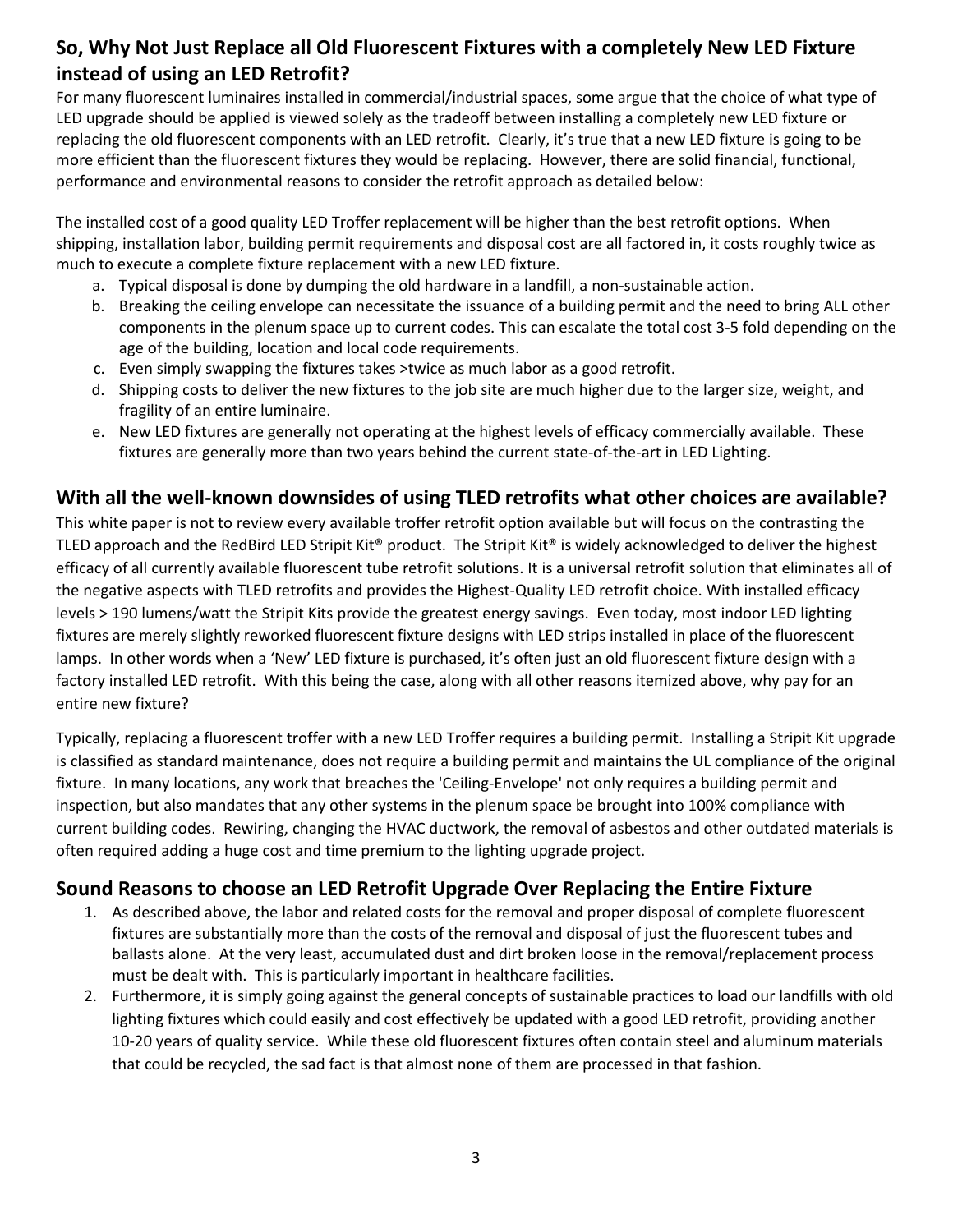## **Stripit Kit® The Highest Efficacy, Longer Lasting, Retrofit Solution:** The RedBird LED Stripit Kit®

solution addresses all the shortcomings of a TLED approach and provides a longer life, faster installation, premium solution, for upgrading any type of installed fluorescent tube fixtures. As described above, the non-optimal positioning of the TLEDs using the old tombstones is overcome by one of the less obvious advantages of using the Stripit® solution versus a TLED approach as detailed below.

## **Redbird Stripit Kit® Eliminates the Non-Optimal Positioning Problem with TLEDs**

As the Stripit Kit® system employs a screw mounting on the top of the housing and the proprietary Stripit Kit® snap-on diffuser lens, the emitted light is distributed evenly throughout the entire fixture housing as shown in the diagram below. Stripit Kit® takes advantage of the inherent directionality of LEDs while at the same time, successfully 'filling' the entire fixture with light similar to the original fluorescent tubes. Also, being freed from the constraint of using the old tombstones allows the installer to determine an optimal placement within a given fixture allowing the ability to de-lamp from a 3 or 4 tube design to a 2 Strip solution and still provide a balanced, symmetrical look to the completed fixture.



**Emission pattern of RedBird Stripit® System in a Typical Drop-in Troffer. Mounting the LED Strips on upper Surface Provides 100% 'Light-Fill' of Troffer**

**Different Emission Patterns of LEDs and Fluorescent Tubes** Beyond the obvious increases in efficacy and functional lifetime, one of the biggest differences between fluorescent tubes and TLEDs stems from the fact that LEDs are inherently directional in their emission pattern while fluorescent lamps are not. All the light from an LED emanates from the front with a typical beam pattern about  $120^\circ$  wide, with none from the back side. Light from a fluorescent lamp radiates spherically, 360° in all directions. This is seen by some as a problem for TLEDs when it comes to using them for a retrofit. This property has always been one of the fundamental problems when trying to design an optically efficient fixture for fluorescent lamps. For example, in any fluorescent fixture less than half the light from the lamps has a direct path to exit the fixture. The rest of the light from the fluorescent tube must be reflected off one or more surfaces before it enters the workspace. As reflective surfaces (even a mirror) are never perfect (frequently just white painted metal that is ~70% reflective and is a scattering element as well), each reflection reduces fixture efficiency. In the manufacturer's specifications for the most common types of fluorescent troffers, the optical efficiency of these fixtures is measured to be between 65 and 75%. Replacement LED lamps don't have this problem. Essentially 100% of all light produced by the LEDs has a direct path to exit the fixture.

The TLEDs positioning within the troffer is not optimal. The existing tombstone sockets are optimized for fluorescent tubes, not for LEDs. As there is no light from the back of a TLED the body of the fixture above the TLED is dark and appears cave-like, not what the troffer was designed for. Additionally, while the directional nature of the TLEDs means they're operating near 100% optical efficiency within the troffer, by not filling the bulk of the fixture with light and the multi-bounce reflections that drive resultant fixture radiometric illumination pattern, the final distribution of light from a TLED fitted troffer has a much narrower pattern than what the original fluorescent tubes produced. In a radiometric test, this would mean a smaller 'spacing-criteria' for the retrofitted troffer. This contributes to a greater level of variance in light levels over the work area. (Brighter below each troffer, dimmer in the spaces between troffers.) This reduction in the troffer 'spacing-criteria' was one of the main reasons very few TLEDs were able to meet the Design Lights Consortium (DLC) Qualification standards. Ultimately, the DLC dropped this requirement…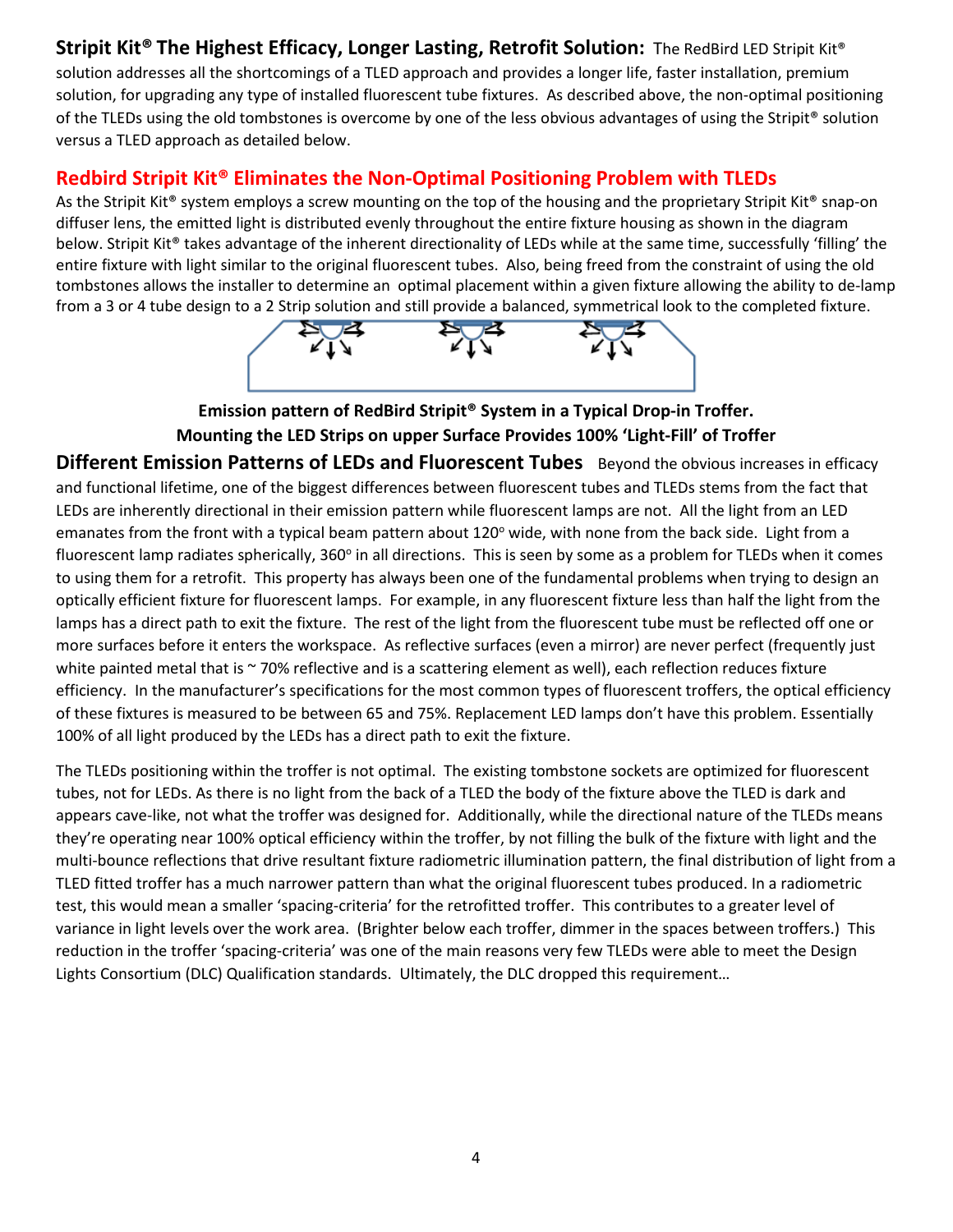## **Additional Redbird Stripit Kit® System Advantages Over TLEDs**

1. The RedBird Strip Elements employ a unique design. Each Strip includes a custom aluminum extrusion into which the LED Printed Circuit Board (PCB) is inserted and swaged in place with a proprietary process that permanently embeds the PCB within the extrusion. The assembled LED Strip extrusion is shown below:



## **Specific beneficial functions of this design are**

- a. Provides a massive heatsink to ensure the LED components stay very cool, even when driven at high power levels. Cooler LEDs operate at higher efficacy levels and last longer without degradation.
- b. The high-pressure swaging permanently embeds the LED PCB into the extrusion and guarantees the best thermal connection without needing any messy dielectric grease or thermally conductive tape. The swaging process creates a cold-welded bond between the PCB and the extrusion. See images below:



**Molecular Diffusion via Cold-Weld Process**



**RedBird High-Pressure Production Auto-Swager**

c. The extrusion has flanges to accept tough polycarbonate snap-on lens, either crystal clear or frosted. When snapped in place, the lens element protects the LEDs from direct impacts they might experience